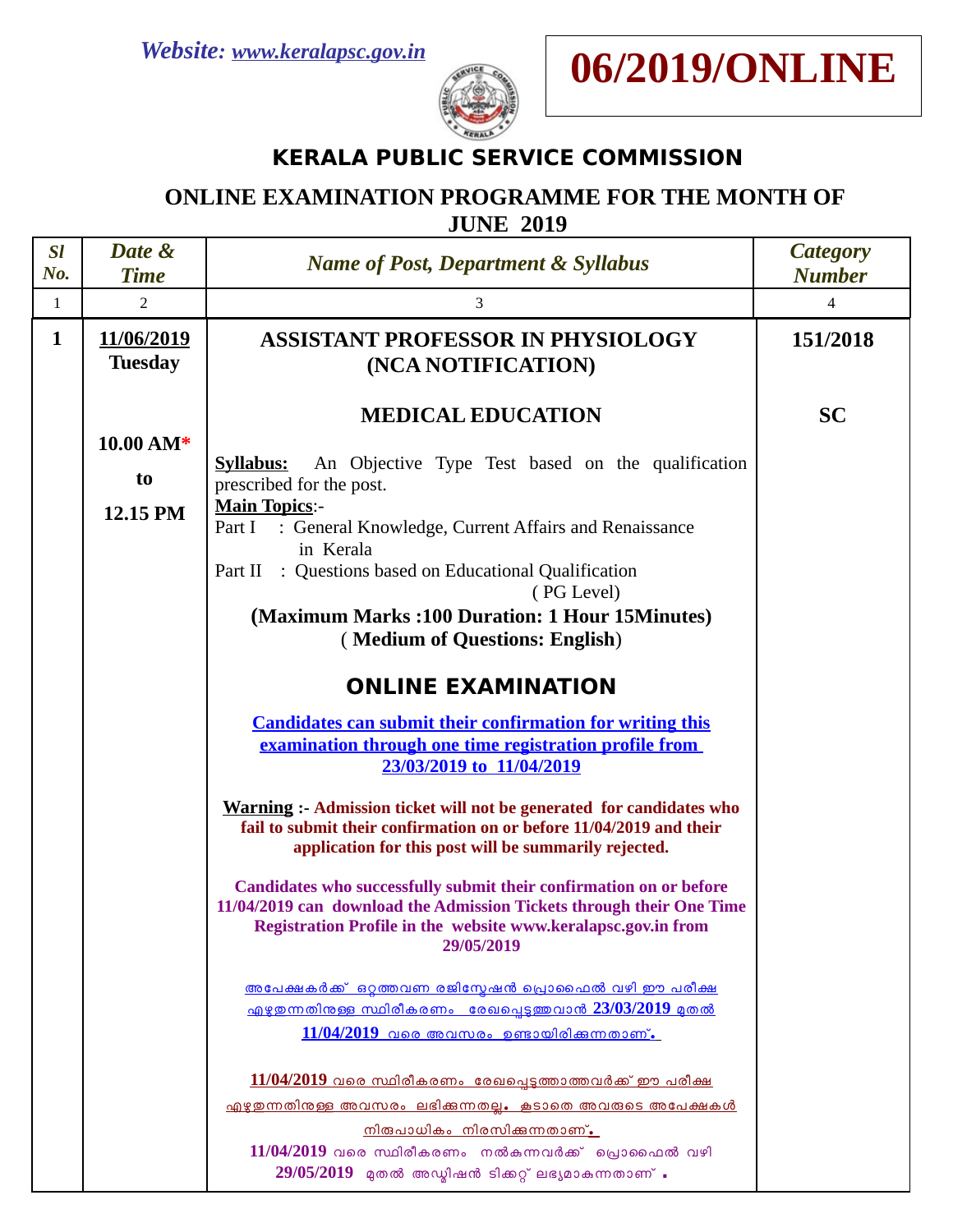| $\overline{2}$                              | 11/06/2019<br><b>Tuesday</b> | <b>ASSISTANT PROFESSOR IN PHYSIOLOGY</b><br>(NCA NOTIFICATION)                                                                                                                                                            | 152/2018 |
|---------------------------------------------|------------------------------|---------------------------------------------------------------------------------------------------------------------------------------------------------------------------------------------------------------------------|----------|
|                                             |                              | <b>MEDICAL EDUCATION</b>                                                                                                                                                                                                  |          |
|                                             | $10.00 AM*$                  |                                                                                                                                                                                                                           | LC/AI    |
|                                             | to                           | <b>ONLINE EXAMINATION</b>                                                                                                                                                                                                 |          |
|                                             | 12.15 PM                     | <b>Candidates can submit their confirmation for writing this</b><br>examination through one time registration profile from 23/03/2019<br>to 11/04/2019                                                                    |          |
|                                             |                              | <b>Warning :- Admission ticket will not be generated for candidates</b><br>who fail to submit their confirmation on or before 11/04/2019 and<br>their application for this post will be summarily rejected.               |          |
|                                             |                              | Candidates who successfully submit their confirmation on or before<br>11/04/2019 can download the Admission Tickets through their One<br>Time Registration Profile in the website www.keralapsc.gov.in<br>from 29/05/2019 |          |
|                                             |                              | <u>അപേക്ഷകർക്ക് ഒറ്റത്തവണ രജിസ്മേഷൻ പ്രൊഫൈൽ വഴി ഈ പരീക്ഷ</u><br>$\frac{1}{4}$ എഴുതന്നതിനുള്ള സ്ഥിരീകരണം രേഖപ്പെടുത്തവാൻ 23/03/2019 മുതൽ<br>$11/04/2019$ വരെ അവസരം ഉണ്ടായിരിക്കുന്നതാണ്.                                   |          |
|                                             |                              | $11/04/2019$ വരെ സ്ഥിരീകരണം രേഖപ്പെടുത്താത്തവർക്ക് ഈ പരീക്ഷ<br><u>എഴുതുന്നതിനുള്ള അവസരം ലഭിക്കുന്നതല്ല. കൂടാതെ അവരുടെ</u><br><u>അപേക്ഷകൾ നിരുപാധികം നിരസിക്കുന്നതാണ്.</u>                                                 |          |
|                                             |                              | $11/04/2019$ വരെ സ്ഥിരീകരണം നൽകുന്നവർക്ക് പ്രൊഫൈൽ വഴി<br>$29/05/2019$ മുതൽ അഡ്മിഷൻ ടിക്കറ്റ് ലഭ്യമാകുന്നതാണ്.                                                                                                             |          |
| <b>COMMON TEST FOR SI, No.1&amp;2 ABOVE</b> |                              |                                                                                                                                                                                                                           |          |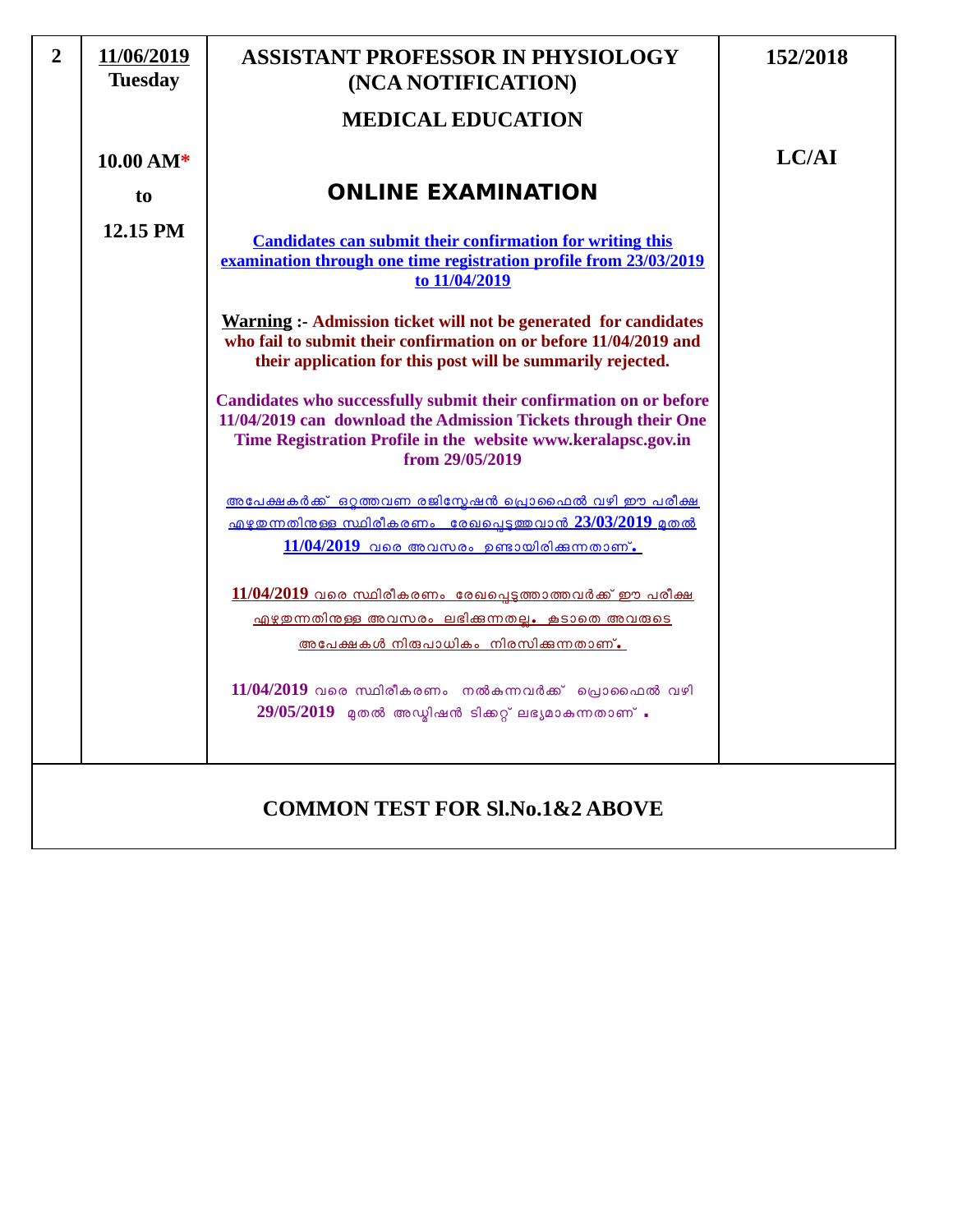| 3 | 13/06/2019<br><b>Thursday</b>         | <b>ASSISTANT PROFESSOR IN FORENSIC MEDICINE</b><br>(NCA NOTIFICATION)                                                                                                                                                  | 146/2018  |
|---|---------------------------------------|------------------------------------------------------------------------------------------------------------------------------------------------------------------------------------------------------------------------|-----------|
|   |                                       | <b>MEDICAL EDUCATION</b>                                                                                                                                                                                               | <b>HN</b> |
|   | $10.00 \text{ AM*}$<br>to<br>12.15 PM | <b>Syllabus:</b> An Objective Type Test based on the qualification prescribed<br>for the post.                                                                                                                         |           |
|   |                                       | <b>Main Topics:-</b><br>: General Knowledge, Current Affairs and Renaissance<br>Part I<br>in Kerala<br>Part II : Questions based on Educational Qualification<br>(PG Level)                                            |           |
|   |                                       | (Maximum Marks:100 Duration: 1 Hour 15 Minutes)<br>(Medium of Questions: English)                                                                                                                                      |           |
|   |                                       | <b>ONLINE EXAMINATION</b>                                                                                                                                                                                              |           |
|   |                                       | <b>Candidates can submit their confirmation for writing this examination</b><br>through one time registration profile from 23/03/2019 to 11/04/2019                                                                    |           |
|   |                                       | Warning :- Admission ticket will not be generated for candidates who<br>fail to submit their confirmation on or before 11/04/2019 and their<br>application for this post will be summarily rejected.                   |           |
|   |                                       | Candidates who successfully submit their confirmation on or before<br>11/04/2019 can download the Admission Tickets through their One Time<br>Registration Profile in the website www.keralapsc.gov.in from 31/05/2019 |           |
|   |                                       | <u>അപേക്ഷകർക്ക് ഒറ്റത്തവണ രജിസ്മേഷൻ പ്രൊഫൈൽ വഴി ഈ പരീക്ഷ</u><br>$\frac{1}{2}$ എഴുതുന്നതിനുള്ള സ്ഥിരീകരണം രേഖപ്പെടുത്തവാൻ 23/03/2019 മുതൽ<br>11/04/2019 വരെ അവസരം ഉണ്ടായിരിക്കുന്നതാണ്.                                 |           |
|   |                                       | $11/04/2019$ വരെ സ്ഥിരീകരണം രേഖപെടുത്താത്തവർക്ക് ഈ പരീക്ഷ<br><u>എഴുതന്നതിനുള്ള അവസരം ലഭിക്കുന്നതല്ല. കടാതെ അവരുടെ അപേക്ഷകൾ</u><br><u>നിരുപാധികം നിരസിക്കുന്നതാണ്.</u>                                                  |           |
|   |                                       | $11/04/2019$ വരെ സ്ഥിരീകരണം നൽകുന്നവർക്ക് പ്രൊഫൈൽ വഴി<br>$31/05/2019$ മുതൽ അഡ്മിഷൻ ടിക്കറ്റ് ലഭ്യമാകുന്നതാണ് .                                                                                                         |           |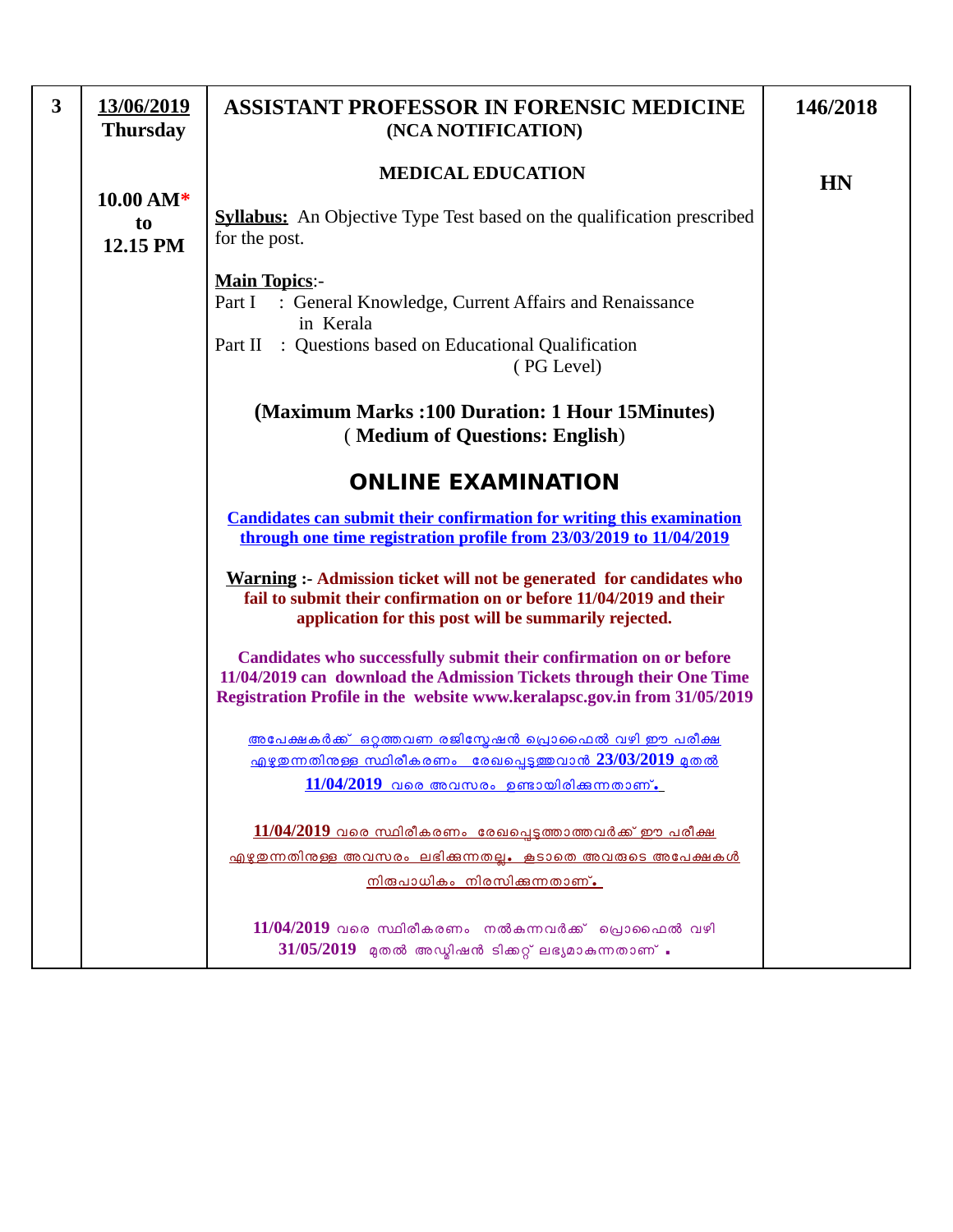| $\overline{\mathbf{4}}$ | 13/06/2019<br><b>Thursday</b> | <b>ASSISTANT PROFESSOR IN FORENSIC MEDICINE</b>                                                                                                                                                                        | 147/2018          |
|-------------------------|-------------------------------|------------------------------------------------------------------------------------------------------------------------------------------------------------------------------------------------------------------------|-------------------|
|                         |                               | (NCA NOTIFICATION)                                                                                                                                                                                                     | <b>VISWAKARMA</b> |
|                         | 10.00 AM*                     | <b>MEDICAL EDUCATION</b>                                                                                                                                                                                               |                   |
|                         | to<br>12.15 PM                | <b>ONLINE EXAMINATION</b>                                                                                                                                                                                              |                   |
|                         |                               | <b>Candidates can submit their confirmation for writing this examination</b><br>through one time registration profile from 23/03/2019 to 11/04/2019                                                                    |                   |
|                         |                               | <b>Warning :- Admission ticket will not be generated for candidates who</b><br>fail to submit their confirmation on or before 11/04/2019 and their<br>application for this post will be summarily rejected.            |                   |
|                         |                               | Candidates who successfully submit their confirmation on or before<br>11/04/2019 can download the Admission Tickets through their One Time<br>Registration Profile in the website www.keralapsc.gov.in from 31/05/2019 |                   |
|                         |                               | അപേക്ഷകർക്ക് ഒറ്റത്തവണ രജിസ്മേഷൻ പ്രൊഫൈൽ വഴി ഈ പരീക്ഷ<br>$\frac{1}{2}$ എഴുതന്നതിനുള്ള സ്ഥിരീകരണം രേഖപെടുത്തവാൻ 23/03/2/2019 മുതൽ<br>$11/04/2019$ വരെ അവസരം ഉണ്ടായിരിക്കുന്നതാണ്.                                       |                   |
|                         |                               | $11/04/2019$ വരെ സ്ഥിരീകരണം രേഖപ്പെടുത്താത്തവർക്ക് ഈ പരീക്ഷ<br><u> എഴുതുന്നതിനള്ള അവസരം ലഭിക്കുന്നതല്ല. കൂടാതെ അവരുടെ അപേക്ഷകൾ </u><br><u>നിരുപാധികം നിരസിക്കുന്നതാണ്.</u>                                             |                   |
|                         |                               | $11/04/2019$ വരെ സ്ഥിരീകരണം നൽകുന്നവർക്ക് പ്രൊഫൈൽ വഴി<br>$31/05/2019$ മുതൽ അഡ്യിഷൻ ടിക്കറ്റ് ലഭ്യമാകുന്നതാണ്.                                                                                                          |                   |
|                         |                               | <b>COMMON TEST FOR SI.No.3&amp;4 ABOVE</b>                                                                                                                                                                             |                   |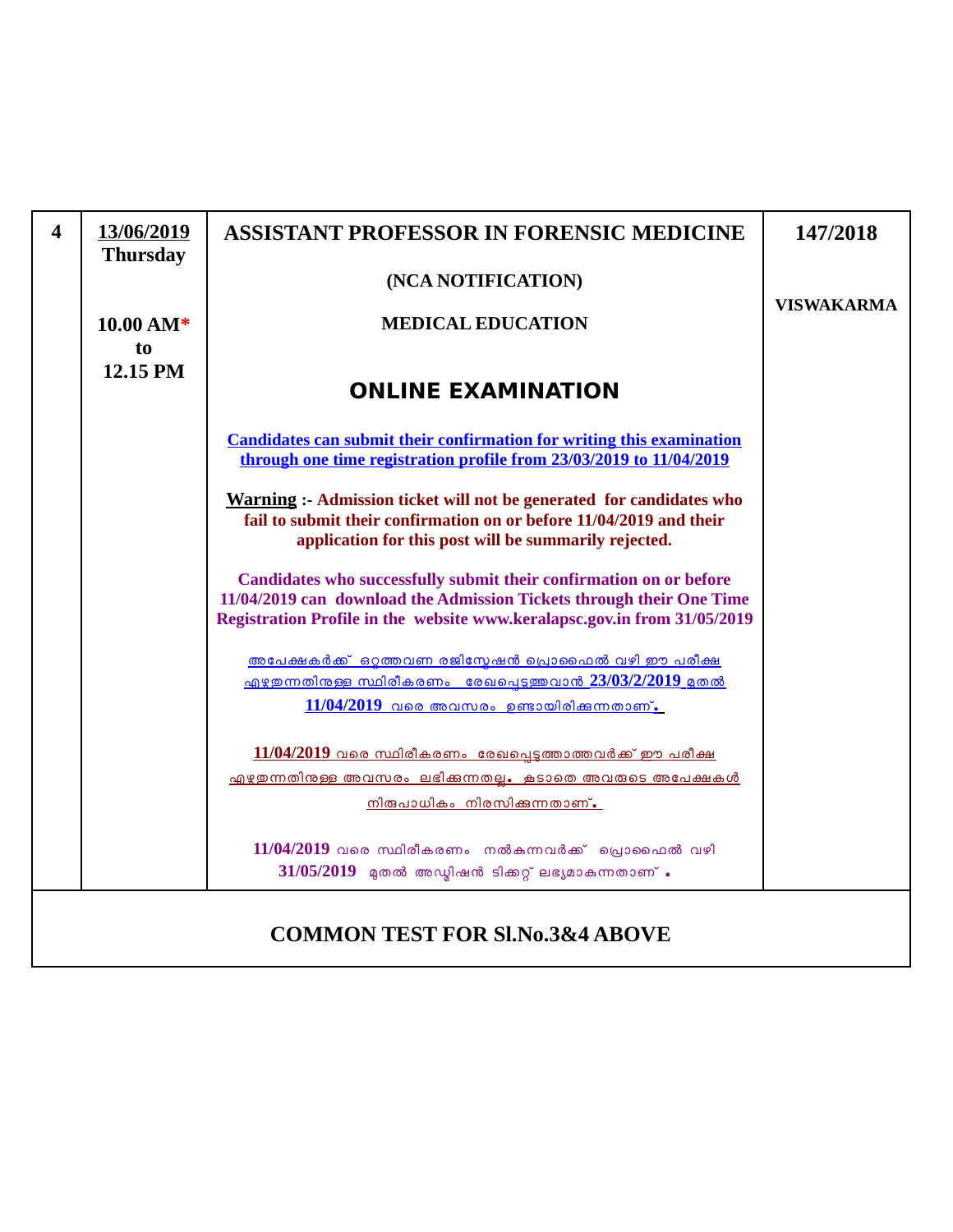| 5 | 19/06/2019<br>Wednesday                 | <b>ASSISTANT PROFESSOR IN PHARMACOLOGY</b><br>(NCA NOTIFICATION)                                                                                                                                                          | 150/2018  |
|---|-----------------------------------------|---------------------------------------------------------------------------------------------------------------------------------------------------------------------------------------------------------------------------|-----------|
|   | $10.00\,\mathrm{AM*}$<br>to<br>12.15 PM | <b>MEDICAL EDUCATION</b><br>An Objective Type Test based on the qualification<br><u>Syllabus:</u><br>prescribed for the post.                                                                                             | <b>SC</b> |
|   |                                         | <b>Main Topics:-</b><br>Part I : General Knowledge, Current Affairs and Renaissance<br>in Kerala<br>Part II : Questions based on Educational Qualification<br>(PG Level)                                                  |           |
|   |                                         | (Maximum Marks: 100 Duration: 1 Hour 15 Minutes)<br>(Medium of Questions: English)                                                                                                                                        |           |
|   |                                         | <b>ONLINE EXAMINATION</b>                                                                                                                                                                                                 |           |
|   |                                         | <b>Candidates can submit their confirmation for writing this examination</b><br>through one time registration profile from 23/03/2019 to 11/04/2019                                                                       |           |
|   |                                         | <b>Warning :- Admission ticket will not be generated for candidates who</b><br>fail to submit their confirmation on or before 11/04/2019 and their<br>application for this post will be summarily rejected.               |           |
|   |                                         | Candidates who successfully submit their confirmation on or before<br>11/04/2019 can download the Admission Tickets through their One<br>Time Registration Profile in the website www.keralapsc.gov.in from<br>06/06/2019 |           |
|   |                                         | <u>അപേക്ഷകർക്ക് ഒറ്റത്തവണ രജിസ്ലേഷൻ പ്രൊഫൈൽ വഴി ഈ പരീക്ഷ</u><br><u> എഴുതന്നതിനുള്ള സ്ഥിരീകരണം രേഖപ്പെട്ടത്തവാൻ 23/03/2019 മുതൽ</u><br>$11/04/2019$ വരെ അവസരം ഉണ്ടായിരിക്കുന്നതാണ്.                                        |           |
|   |                                         | $11/04/2019$ വരെ സ്ഥിരീകരണം രേഖപ്പെടുത്താത്തവർക്ക് ഈ പരീക്ഷ<br><u>എഴുതുന്നതിനുള്ള അവസരം ലഭിക്കുന്നതല്ല. കൂടാതെ അവരുടെ അപേക്ഷകൾ</u><br><u>നിരുപാധികം നിരസിക്കന്നതാണ്.</u>                                                  |           |
|   |                                         | $11/04/2019$ വരെ സ്ഥിരീകരണം നൽകുന്നവർക്ക് പ്രൊഫൈൽ വഴി<br>$06/06/2019$ മുതൽ അഡ്മിഷൻ ടിക്കറ്റ് ലഭ്യമാകുന്നതാണ് .                                                                                                            |           |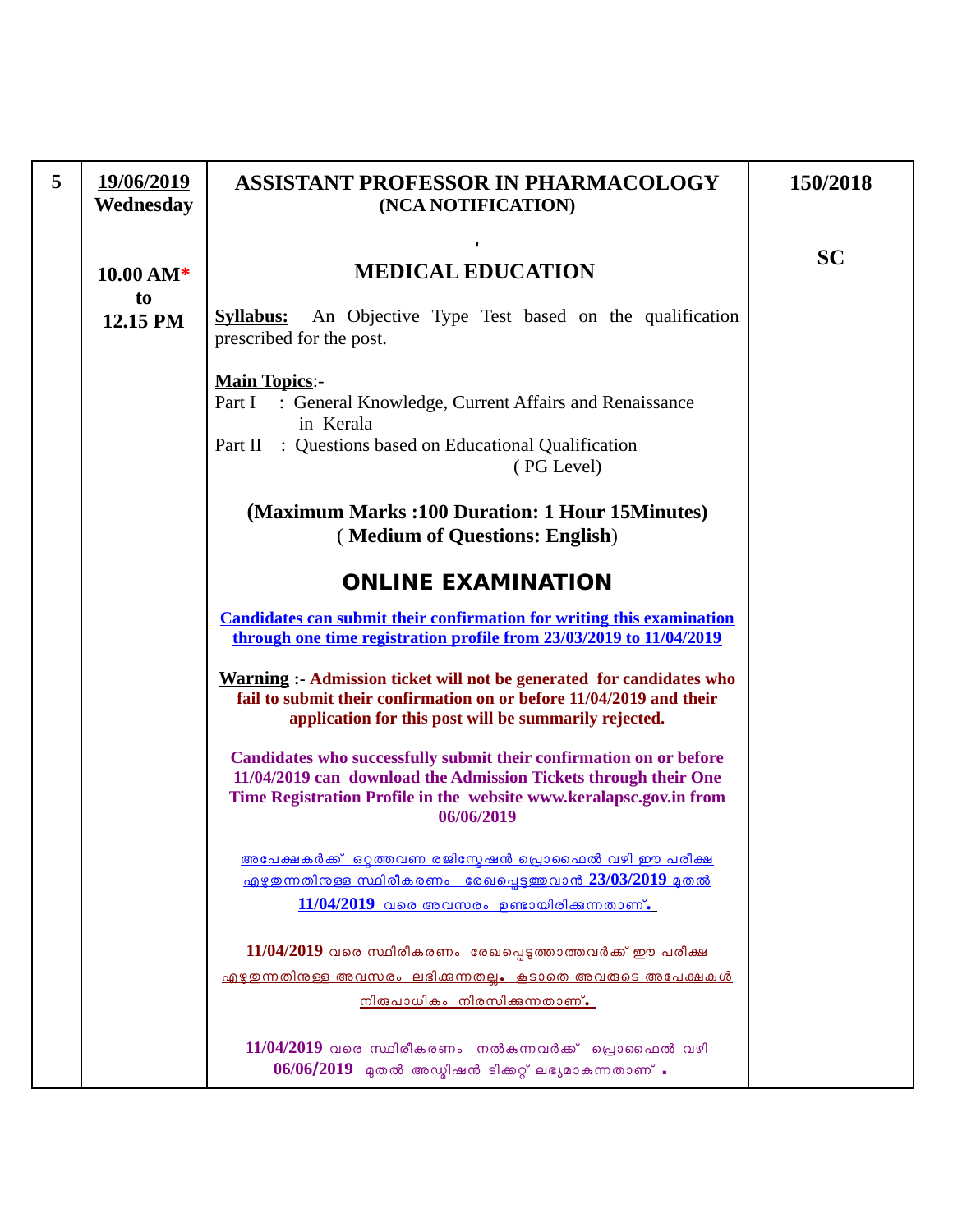| 6 | 26/06/2019<br>Wednesday | LIVESTOCK INSPECTOR Gr.II/POULTRY<br><b>ASSISTANT/ MILK RECORDER/STORE KEEPER/</b>                                                                                                                                        | 59/2018                                                     |
|---|-------------------------|---------------------------------------------------------------------------------------------------------------------------------------------------------------------------------------------------------------------------|-------------------------------------------------------------|
|   | $10.00\,\mathrm{AM*}$   | <b>ENUMERATOR</b><br>(NCA NOTIFICATION)                                                                                                                                                                                   | <b>PTA</b>                                                  |
|   | to<br>12.15 PM          | <b>ANIMAL HUSBANDRY</b>                                                                                                                                                                                                   | LC/AI                                                       |
|   |                         | An Objective Type Test based on the qualification<br><b>Syllabus:</b><br>prescribed for the post.                                                                                                                         | <b>Further details</b>                                      |
|   |                         | <b>Main Topics:-</b><br>Part I<br>: Questions based on Educational Qualification<br>: General Knowledge, Current Affairs and Renaissance<br>Part II<br>in Kerala                                                          | regarding main<br>topics are<br>available in the<br>website |
|   |                         | (Maximum Marks: 100 Duration: 1 Hour 15Minutes)<br>(Medium of Questions: English)                                                                                                                                         |                                                             |
|   |                         | <b>ONLINE EXAMINATION</b>                                                                                                                                                                                                 |                                                             |
|   |                         | <b>Candidates can submit their confirmation for writing this examination</b><br>through one time registration profile from 23/03/2019 to 11/04/2019                                                                       |                                                             |
|   |                         | <b>Warning :- Admission ticket will not be generated for candidates who</b><br>fail to submit their confirmation on or before 11/04/2019 and their<br>application for this post will be summarily rejected.               |                                                             |
|   |                         | Candidates who successfully submit their confirmation on or before<br>11/04/2019 can download the Admission Tickets through their One<br>Time Registration Profile in the website www.keralapsc.gov.in from<br>13/06/2019 |                                                             |
|   |                         | അപേക്ഷകർക്ക് ഒറ്റത്തവണ രജിസ്മേഷൻ പ്രൊഫൈൽ വഴി ഈ പരീക്ഷ<br><u>എഴുതന്നതിനുള്ള സ്ഥിരീകരണം രേഖപ്പെട്ടുത്തവാൻ 23/03//2019 മുതൽ</u>                                                                                              |                                                             |
|   |                         | $11/04/2019$ വരെ അവസരം ഉണ്ടായിരിക്കുന്നതാണ്.                                                                                                                                                                              |                                                             |
|   |                         | <u>11/04/2019 വരെ സ്ഥിരീകരണം രേഖപ്പെടുത്താത്തവർക്ക് ഈ പരീക്ഷ</u><br><u>എഴുതന്നതിനുള്ള അവസരം ലഭിക്കുന്നതല്ല. കൂടാതെ അവരുടെ അപേക്ഷകൾ</u><br><u>നിരുപാധികം നിരസിക്കന്നതാണ്.</u>                                              |                                                             |
|   |                         | $11/04/2019$ വരെ സ്ഥിരീകരണം നൽകന്നവർക്ക് പ്രൊഫൈൽ വഴി<br>$13/06/2019$ മുതൽ അഡ്മിഷൻ ടിക്കറ്റ് ലഭ്യമാകുന്നതാണ് .                                                                                                             |                                                             |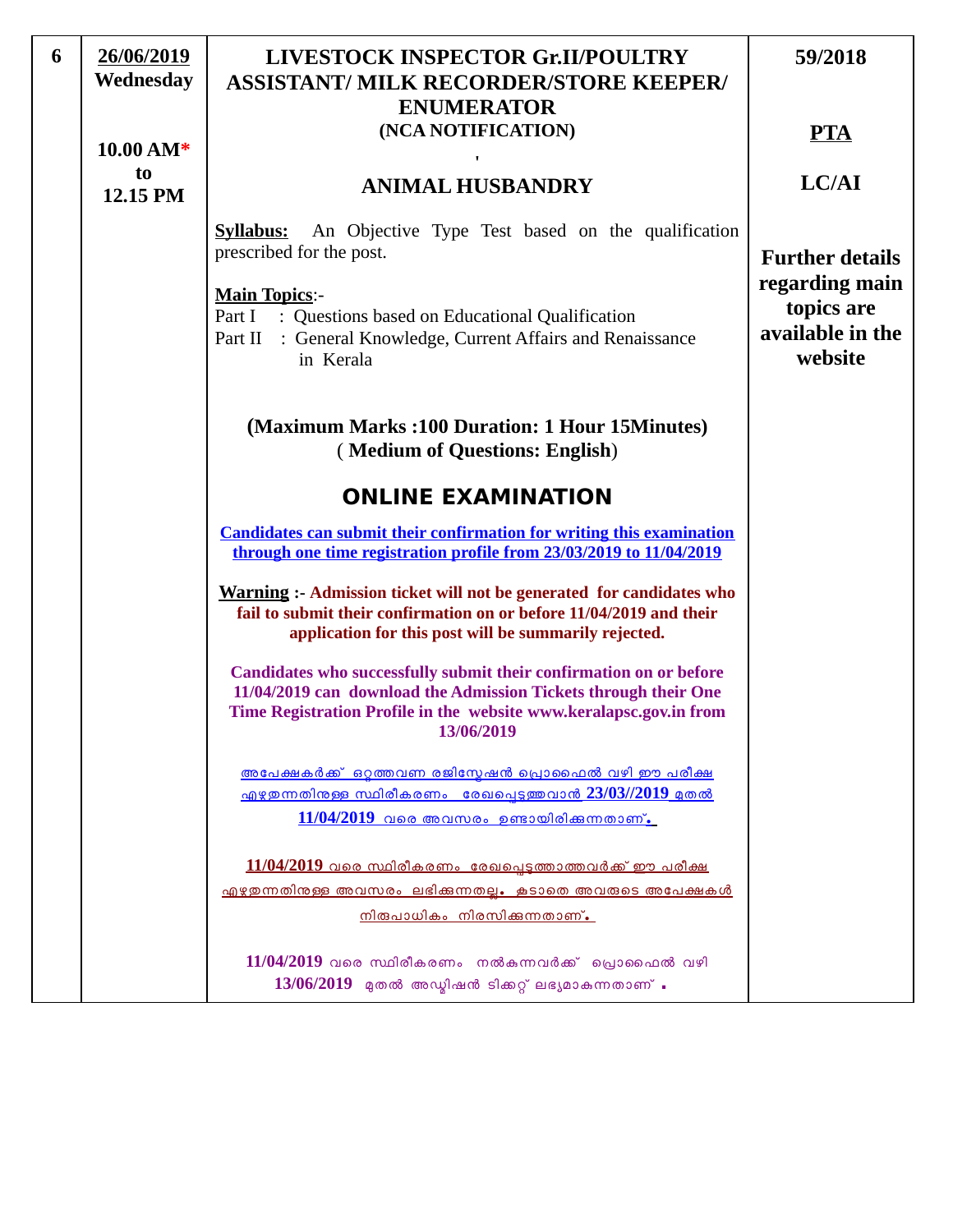| $\overline{7}$ | 26/06/2019<br>Wednesday | LIVESTOCK INSPECTOR Gr.II/POULTRY<br><b>ASSISTANT/ MILK RECORDER/STORE KEEPER/</b><br><b>ENUMERATOR</b>                                                                                                                | 356/2018                                                    |
|----------------|-------------------------|------------------------------------------------------------------------------------------------------------------------------------------------------------------------------------------------------------------------|-------------------------------------------------------------|
|                | 10.00 AM*               | (NCA NOTIFICATION)                                                                                                                                                                                                     | <b>ALP, IDK</b>                                             |
|                | to<br>12.15 PM          | <b>ANIMAL HUSBANDRY</b>                                                                                                                                                                                                | LC/AI                                                       |
|                |                         | <b>Syllabus:</b> An Objective Type Test based on the qualification prescribed<br>for the post.                                                                                                                         | <b>Further details</b>                                      |
|                |                         | <b>Main Topics:-</b><br>: Questions based on Educational Qualification<br>Part I<br>: General Knowledge, Current Affairs and Renaissance<br>Part II<br>in Kerala                                                       | regarding main<br>topics are<br>available in the<br>website |
|                |                         | (Maximum Marks:100 Duration: 1 Hour 15 Minutes)<br>(Medium of Questions: English)                                                                                                                                      |                                                             |
|                |                         | <b>ONLINE EXAMINATION</b>                                                                                                                                                                                              |                                                             |
|                |                         | <b>Candidates can submit their confirmation for writing this examination</b><br>through one time registration profile from 23/03/2019 to 11/04/2019                                                                    |                                                             |
|                |                         | Warning :- Admission ticket will not be generated for candidates who<br>fail to submit their confirmation on or before 11/04/2019 and their<br>application for this post will be summarily rejected.                   |                                                             |
|                |                         | Candidates who successfully submit their confirmation on or before<br>11/04/2019 can download the Admission Tickets through their One Time<br>Registration Profile in the website www.keralapsc.gov.in from 13/06/2019 |                                                             |
|                |                         | <u>അപേക്ഷകർക്ക് ഒറ്റത്തവണ രജിസ്മേഷൻ പ്രൊഫൈൽ വഴി ഈ പരീക്ഷ</u><br><u>എഴുതന്നതിനുള്ള സ്ഥിരീകരണം രേഖപ്പെടുത്തവാൻ 23/03//2019 മുതൽ</u><br>$11/04/2019$ വരെ അവസരം ഉണ്ടായിരിക്കുന്നതാണ്.                                      |                                                             |
|                |                         | $11/04/2019$ വരെ സ്ഥിരീകരണം രേഖപ്പെടുത്താത്തവർക്ക് ഈ പരീക്ഷ                                                                                                                                                            |                                                             |
|                |                         | <u>എഴുതന്നതിനുള്ള അവസരം ലഭിക്കുന്നതല്ല. കൂടാതെ അവരുടെ അപേക്ഷകൾ</u><br><u>നിരുപാധികം നിരസിക്കന്നതാണ്.</u>                                                                                                               |                                                             |
|                |                         | $11/04/2019$ വരെ സ്ഥിരീകരണം നൽകുന്നവർക്ക് പ്രൊഫൈൽ വഴി<br>$13/06/2019$ മുതൽ അഡ്മിഷൻ ടിക്കറ്റ് ലഭ്യമാകുന്നതാണ് .                                                                                                         |                                                             |
|                |                         | <b>COMMON TEST FOR SI.No.6&amp;7 ABOVE</b>                                                                                                                                                                             |                                                             |